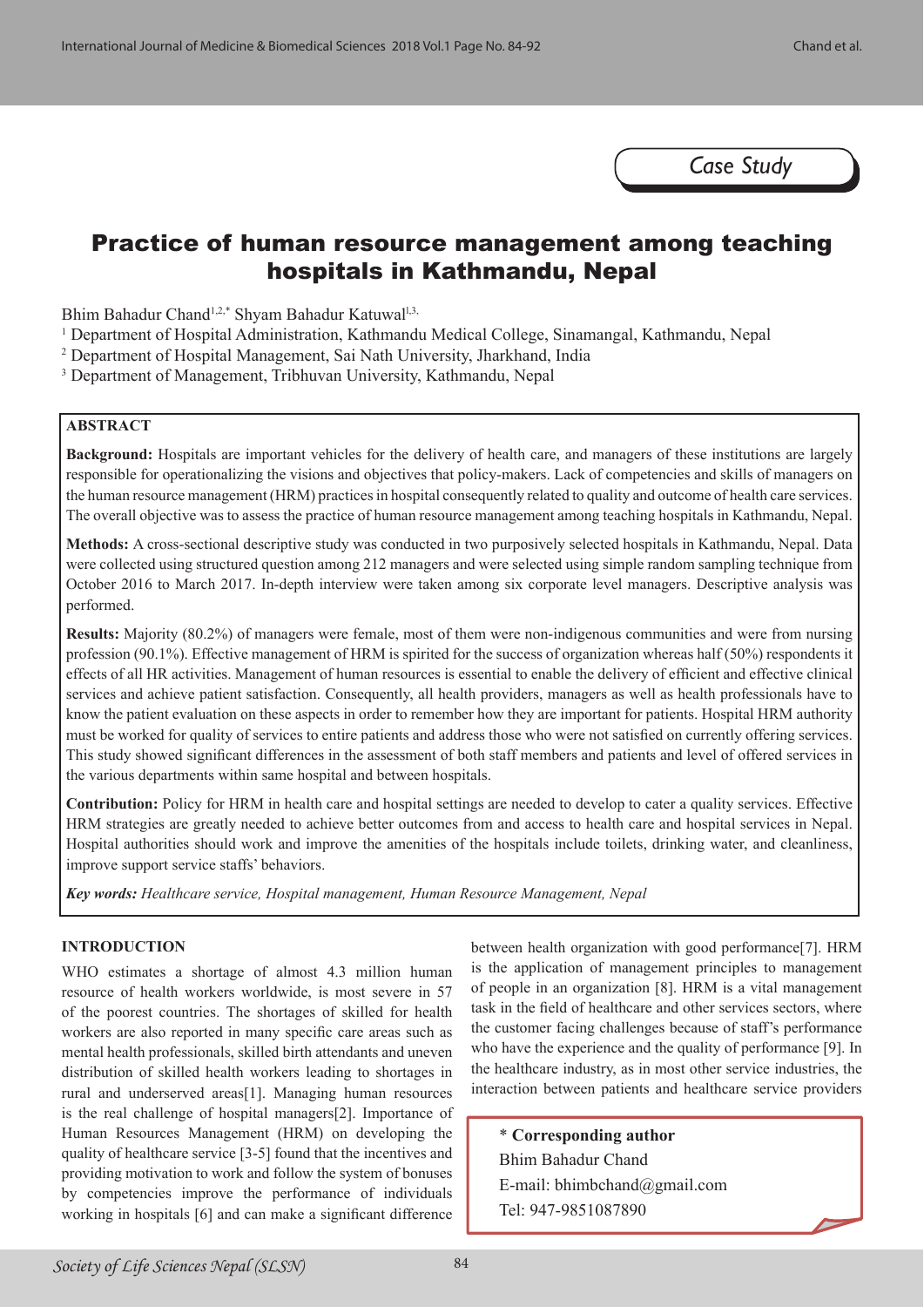(professionals and other employees) is an integral part of the service process [10, 11]. Health Care Organizations should be encouraged to take the role of the patient into consideration in the service process, and in order to achieve high quality service [12] respond to patients' and employee's needs, because it can compensate for the constraints imposed by cost containment and managed care[13]. There is a strong relationship between a number of factors and effective management practices[14].

The HRH (human resource for health) deals with issues such as planning, development, performance, management, retention, information, and research on human resources[15]. In recent years, raising awareness of the critical role of HRH in strengthening health system performance and improving population health outcomes has placed the health workforce high on the global health agenda[16]. The 2015 constitution of Nepal ensures health care as a fundamental right of every citizen [17]. It was influenced by a number of factors and processes: technical, financial and political. On the technical side were studies showing the high cost of deliveries for households[18]. Health systems can only function with health workers; improving health service coverage and realizing the right to the enjoyment of the highest attainable standard of health is dependent on their availability, accessibility, acceptability and quality[19] and also fit-for purpose and fitto-practice health workforce. Milestones 2020 shows that all countries will have established accreditation mechanisms for health training institutions whereas by 2030, all countries will have made progress towards halving inequalities in access to a health worker [20].

Empirical studies show that health system faces a variety of human resource problems, primarily an overall lack of personnel in key areas, which is worsened by high numbers of trained personnel leaving the health sector to work overseas[21, 22]. The novelty of this study is to assess the effectiveness of HRM practices in teaching hospitals, which is emergent in healthcare provision in Nepal. A numerous studies have been carried out in regards to the competencies of hospital managers and the human resource management practices. However, Nepalese studies are limited in that most and given a noticeable lack. Thus, this study was designed to address the gap in literature associated with healthcare management.

# **METHODS**

### **Study design, settings and participants**

This was a descriptive cross-sectional study & two hospitals were purposively selected. The data was collected from October 2016 to March 2017. The target population for this study was the hospital managers of two teaching hospitals. These include health managers (academic and non-academic, nursing and supportive staff employees) and managers from corporate and mid-level. Managers who served at least for two years in the hospital were included in this study. Managers those who were unwilling to participate were excluded. Total 212 (106 from each hospital) managers were randomly selected for interview. Six in-depth interview were conducted among six corporate level managers from both hospital.

#### **Data collection**

Face to face interview were conducted for data collection using structured questionnaire and in-depth interview guidelines. Based on the extensive literature review, the survey instrument included items that assessed HRM effectiveness across a wide range of practices (23 items) and items that assessed the capabilities of the organization's human resource staff's members (18 items)[23]. The dimensionality of the 41 items treated as a single set, using principal components factor analysis. All the items each measured on a five-point agreement scale ranging from very dissatisfied to highly satisfy. Total score ranged from 41 to 205. There are four subscales, namely professional HRM capabilities included 15 items (15-75 score), strategic HRM effectiveness included 9 items (9-45 score), technical HRM effectiveness included 14 items (14-70 score), and business-related capabilities included 3 items (3-15score).

The in-depth questions were as follow: How would you rate the quality of health service in your hospital? To what extent has provided service met patient needs? In an overall general sense, how satisfied were you with hospital management services.

Demographic or background characteristics included age in years, gender, race/ethnicity, marital status, education, employment status, occupation, number of children, number of family members, and monthly income.

### **Data management and analyses**

Data were entered in a computer using SPSS. Range and skip check was done automatically during data entry. The researcher at the beginning of the analysis checked all the entered records and obvious disparities were also cleaned. Frequency tables, mean, standard deviation and cross tabs of the data were presented in the result section as per the nature of the data. Thematic analysis was done for in-depth interview and triangulated with quantitative outcomes.

### **Ethical consideration**

All participants were informed and signed the written informed consent before interview by research team. In this study, we minimized the risk by informing them about the study process; withdrawal of the participants, confidentiality and anonymity during the study period. This study protocol was approved by Ethics Committee of the Sai Nath University, India and Nepal Health Research Council (reference number 630/October 2016).

# **RESULTS**

Majority (80.2%) of health managers were female and mean age were 28.3 years. Majority of health managers were from non-indigenous (59.9%) ethnicity, followed Hindu religion (80.2%). Majority were from nursing profession (90.1%) in both hospitals. Majority had advanced degree such as Bachelor and above (50.5%) followed by 39.6% higher secondary level. Majority (79.7%) were married and 59.9% had a children. Mean number of personal monthly income found less than tenthousand whereas mean family monthly income found NPR 23,688 (Table 1).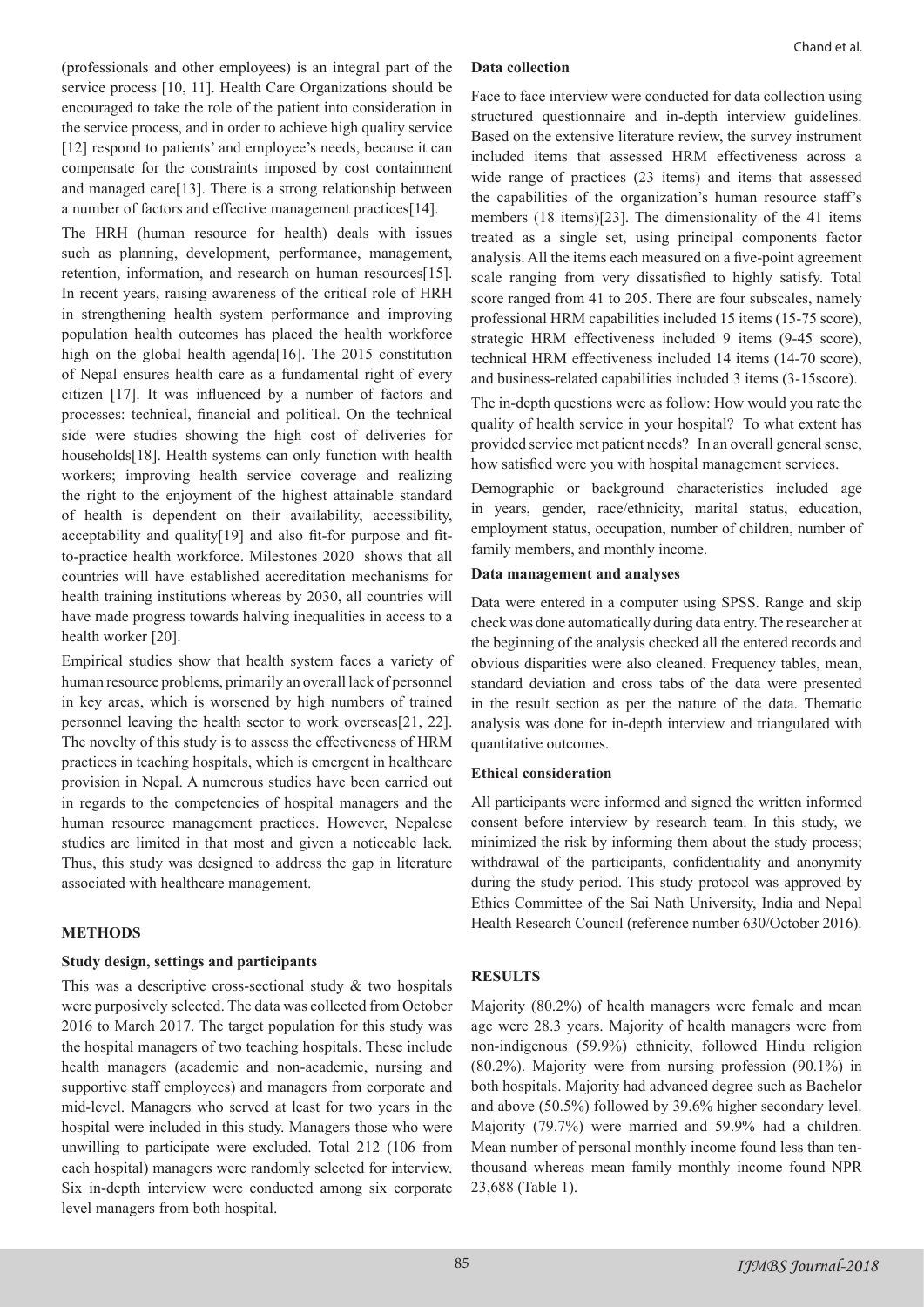# Table 1 Social-demographic characteristics of health manager

| <b>Variables</b>                   | <b>KMC</b>            | <b>KIST</b>       | <b>Total</b>      |  |
|------------------------------------|-----------------------|-------------------|-------------------|--|
| <b>Sex</b>                         | $N=106, n(^{0}/_{0})$ | $N=106, n(\% )$   | $N=212, n(\%)$    |  |
| Female                             | 84 (79.2)             | 86(81.1)          | 170 (80.2)        |  |
| Male                               | 22(20.8)              | 20(18.9)          | 42(19.8)          |  |
| Age                                | $28.3 \pm 5.1$        | $28.3 \pm 4.9$    | $28.3 \pm 5.0$    |  |
| <b>Ethnicity</b>                   |                       |                   |                   |  |
| Indigenous                         | 43 (40.6)             | 42 (39.6)         | 85(40.1)          |  |
| Non-indigenous                     | 63(59.4)              | 64(60.4)          | 127(59.9)         |  |
| <b>Religion</b>                    |                       |                   |                   |  |
| Hindu                              | 84 (79.2)             | 86(81.1)          | 170 (80.2)        |  |
| Christian                          | 22(20.8)              | 20(18.9)          | 42 (19.8)         |  |
| <b>Responsibility</b>              |                       |                   |                   |  |
| Supporting                         | 11(10.4)              | 10(9.4)           | 21(9.9)           |  |
| Nursing                            | 95 (89.6)             | 96 (90.6)         | 191 (90.1)        |  |
| <b>Education</b>                   |                       |                   |                   |  |
| Secondary                          | 11(10.4)              | 10(9.4)           | 21(9.9)           |  |
| Higher secondary                   | 44 (41.5)             | 40(37.7)          | 84 (39.6)         |  |
| Bachelor and above                 | 51(48.1)              | 56 (52.8)         | 107(50.5)         |  |
| <b>Marital status</b>              |                       |                   |                   |  |
| Single                             | 20(18.9)              | 23(21.7)          | 43(20.3)          |  |
| Married                            | 86(81.1)              | 83 (78.3)         | 169(79.7)         |  |
| <b>Children</b>                    |                       |                   |                   |  |
| Yes                                | 64(60.4)              | 63(59.4)          | 127(59.9)         |  |
| N <sub>0</sub>                     | 42 (39.6)             | 43 (40.6)         | 85(40.1)          |  |
| Number of Children                 | $1.6 \pm 1.1$         | $1.6 \pm 1.1$     | $1.6 \pm 1.1$     |  |
| Number of family member            | $5.5 \pm 1.3$         | $5.4 \pm 1.3$     | $5.5 \pm 1.3$     |  |
| Personal monthly income (NPR)      | $22464 \pm 10130$     | $22274 \pm 9725$  | $22369 \pm 9906$  |  |
| Family monthly income (NPR)        | $39694 \pm 23068$     | $40944 \pm 24386$ | $40319 \pm 23688$ |  |
| Duration of employment years       | $5.1 \pm 3.7$         | $5.1 \pm 3.8$     | $5.1 \pm 3.7$     |  |
| *Mean $\pm$ SD, NPR= Nepali rupees |                       |                   |                   |  |

# **Professional HRM Capabilities**

More than half (59.9%) of the respondents anticipated the effects of internal and external changes of human resources at hospital and almost half (50%) respondents moderately reported the financial impact of all HR activities. More than two-third (70.3%) reported that taking appropriate risk to accomplish objectives were moderately effects on HRM capabilities. More than half (59.4%) respondents stated that international experience matter for good HR practices. Around half of the respondents (49.5%) agreed very much and extrema on the influences of peers on other companies in HR good practices.

Half (50.0%) of the respondents were very much agreed on significance external consumer contact influence on the HR practices whereas & 59.4% reported a moderate amount of agreed on foreign language capability determine HR practice. Around half (49.5%) respondents stated that computer literacy is very much and extreme amount matter for HR practice which did not see any difference between two hospitals. Majority (59.4%) respondents' moderate amount of reporting that highly specialized knowledge of HR functions matter for effective HR functions (Table 2).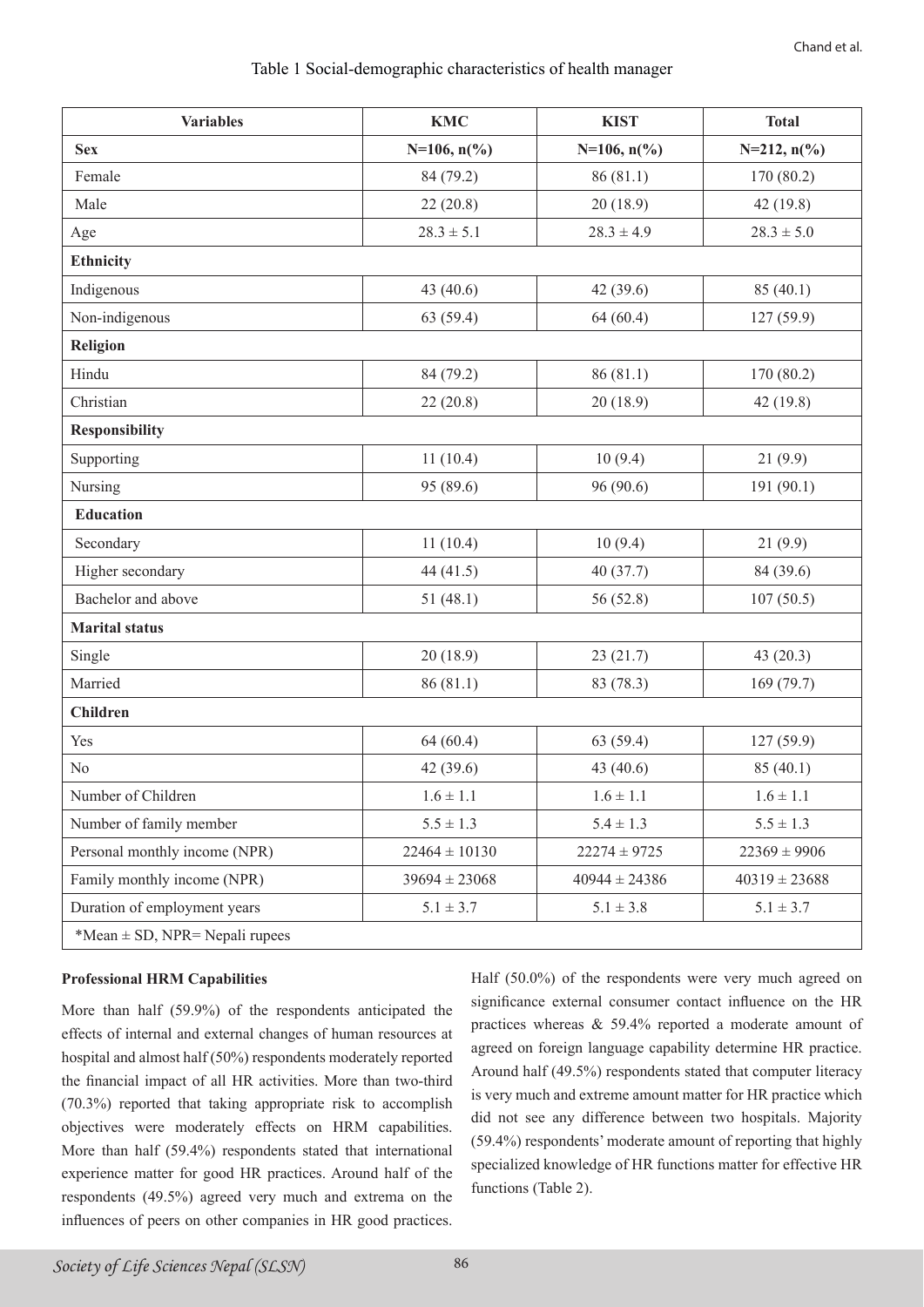# **Table 2 Professional HRM capabilities**

| <b>Variables</b>                                                     | <b>KMC</b>            | <b>KIST</b>           | <b>Total</b>              |  |  |  |
|----------------------------------------------------------------------|-----------------------|-----------------------|---------------------------|--|--|--|
|                                                                      | $N=106, n(^{0}/_{0})$ | $N=106, n(^{0}/_{0})$ | $N=212$ , $n\binom{0}{0}$ |  |  |  |
| Anticipates the effect of internal and external changes              |                       |                       |                           |  |  |  |
| Not at all<br>A little                                               | 11(10.4)<br>10(9.4)   | 10(9.4)<br>12(11.3)   | 21(9.9)<br>22(10.4)       |  |  |  |
| A moderate amount                                                    | 64(60.4)              | 63(59.4)              | 127(59.9)                 |  |  |  |
| Very much                                                            | 21(19.8)              | 21(19.8)              | 42(19.8)                  |  |  |  |
| Exhibits leadership for the function and corporation                 |                       |                       |                           |  |  |  |
| Not at all                                                           | 10(9.4)               | 12(11.3)              | 22(10.4)                  |  |  |  |
| A little                                                             | 22(20.8)              | 20(18.9)              | 42(19.8)                  |  |  |  |
| A moderate amount                                                    | 21(19.8)              | 22(20.8)              | 43(20.3)                  |  |  |  |
| Very much                                                            | 53(50.0)              | 52(49.1)              | 105(49.5)                 |  |  |  |
| Demonstrates the financial impact of all HR activities<br>Not at all | 21(19.8)              | 22(20.8)              | 43(20.3)                  |  |  |  |
| A little                                                             | 11(10.4)              | 10(9.4)               | 21(9.9)                   |  |  |  |
| A moderate amount                                                    | 52(49.1)              | 54(50.9)              | 106(50.0)                 |  |  |  |
| Very much                                                            | 22(20.8)              | 20(18.9)              | 42(19.8)                  |  |  |  |
| Defines and communicates HR vision for the future                    |                       |                       |                           |  |  |  |
| Not at all                                                           | 22(20.8)              | 20(18.9)              | 42(19.8)                  |  |  |  |
| A little<br>A moderate amount                                        | 21(19.8)<br>21(19.8)  | 22(20.8)<br>22(20.8)  | 43(20.3)<br>43(20.3)      |  |  |  |
| Very much                                                            | 42(39.6)              | 42(39.6)              | 84 (39.6)                 |  |  |  |
| Educates and influences line managers on HR issues                   |                       |                       |                           |  |  |  |
| A little                                                             | 11(10.4)              | 10(9.4)               | 21(9.9)                   |  |  |  |
| A moderate amount                                                    | 63 (59.4)             | 65(61.3)              | 128(60.4)                 |  |  |  |
| Very much                                                            | 21(19.8)              | 21(19.8)              | 42(19.8)                  |  |  |  |
| An extreme amount                                                    | 11(10.4)              | 10(9.4)               | 21(9.9)                   |  |  |  |
| Takes appropriate risk to accomplish objectives<br>A moderate amount | 74 (69.8)             | 75(70.8)              | 149 (70.3)                |  |  |  |
| Very much                                                            | 21(19.8)              | 21(19.8)              | 42(19.8)                  |  |  |  |
| An extreme amount                                                    | 11(10.4)              | 10(9.4)               | 21(9.9)                   |  |  |  |
| Broad knowledge of many HR functions                                 |                       |                       |                           |  |  |  |
| A little                                                             | 21(19.8)              | 22(20.8)              | 43(20.3)                  |  |  |  |
| A moderate amount                                                    | 42(39.6)              | 43 $(40.6)$           | 85(40.1)                  |  |  |  |
| Very much                                                            | 21(19.8)              | 21(19.8)              | 42 (19.8)                 |  |  |  |
| An extreme amount<br>Knowledgeable about competitors' HR practices   | 22(20.8)              | 20(18.9)              | 42 (19.8)                 |  |  |  |
| Not at all                                                           | 22(20.8)              | 20(18.9)              | 42 (19.8)                 |  |  |  |
| A little                                                             | 21(19.8)              | 22(20.8)              | 43(20.3)                  |  |  |  |
| A moderate amount                                                    | 31(29.2)              | 33(31.1)              | 64(30.2)                  |  |  |  |
| Very much                                                            | 21(19.8)              | 21(19.8)              | 42 (19.8)                 |  |  |  |
| An extreme amount                                                    | 11(10.4)              | 10(9.4)               | 21(9.9)                   |  |  |  |
| Focus on the quality of HR services<br>Not at all                    | 10(9.4)               | 12(11.3)              | 22(10.4)                  |  |  |  |
| A little                                                             | 32(30.2)              | 31(29.2)              | 63(29.7)                  |  |  |  |
| A moderate amount                                                    | 43 (40.6)             | 41 (38.7)             | 84 (39.6)                 |  |  |  |
| Very much                                                            | 10(9.4)               | 12(11.3)              | 22(10.4)                  |  |  |  |
| An extreme amount                                                    | 11(10.4)              | 10(9.4)               | 21(9.9)                   |  |  |  |
| International experience                                             |                       |                       |                           |  |  |  |
| Not at all                                                           | 10(9.4)               | 12(11.3)              | 22(10.4)                  |  |  |  |
| A little                                                             | 31(29.2)              | 33(31.1)              | 64(30.2)                  |  |  |  |
| A moderate amount                                                    | 43 (40.6)             | 41(38.7)              | 84 (39.6)                 |  |  |  |
| Very much<br>Influences peers in other companies                     | 22(20.8)              | 20(18.9)              | 42(19.8)                  |  |  |  |
| A little                                                             | 10(9.4)               | 12(11.3)              | 22(10.4)                  |  |  |  |
| A moderate amount                                                    | 43 (40.6)             | 42(39.6)              | 85(40.1)                  |  |  |  |
| Very much                                                            | 43 (40.6)             | 41(38.7)              | 84 (39.6)                 |  |  |  |
| An extreme amount                                                    | 10(9.4)               | 11(10.4)              | 21(9.9)                   |  |  |  |
| Significant external customer contact                                |                       |                       |                           |  |  |  |
| A little<br>A moderate amount                                        | 21(19.8)<br>32(30.2)  | 22(20.8)<br>31(29.2)  | 43(20.3)<br>63(29.7)      |  |  |  |
| Very much                                                            | 53 (50.0)             | 53 (50.0)             | 106(50.0)                 |  |  |  |
| Foreign language capability                                          |                       |                       |                           |  |  |  |
| Not at all                                                           | 10(9.4)               | 12(11.3)              | 22(10.4)                  |  |  |  |
| A little                                                             | 20(18.9)              | 23(21.7)              | 43(20.3)                  |  |  |  |
| A moderate amount                                                    | 65(61.3)              | 61(57.5)              | 126(59.4)                 |  |  |  |
| Very much                                                            | 11(10.4)              | 10(9.4)               | 21(9.9)                   |  |  |  |
| Computer literacy<br>Not at all                                      | 10(9.4)               | 12(11.3)              | 22(10.4)                  |  |  |  |
| A little                                                             | 20(18.9)              | 23(21.7)              | 43(20.3)                  |  |  |  |
| A moderate amount                                                    | 22(20.8)              | 20(18.9)              | 42(19.8)                  |  |  |  |
| Very much                                                            | 43 (40.6)             | 41(38.7)              | 84(39.6)                  |  |  |  |
| An extreme amount                                                    | 11(10.4)              | 10(9.4)               | 21(9.9)                   |  |  |  |
| Highly specialized knowledge of a few HR functions                   |                       |                       |                           |  |  |  |
| A little<br>A moderate amount                                        | 10(9.4)<br>64(60.4)   | 12(11.3)<br>62(58.5)  | 22(10.4)<br>126(59.4)     |  |  |  |
| Very much                                                            | 32(30.2)              | 32(30.2)              | 64(30.2)                  |  |  |  |
|                                                                      |                       |                       |                           |  |  |  |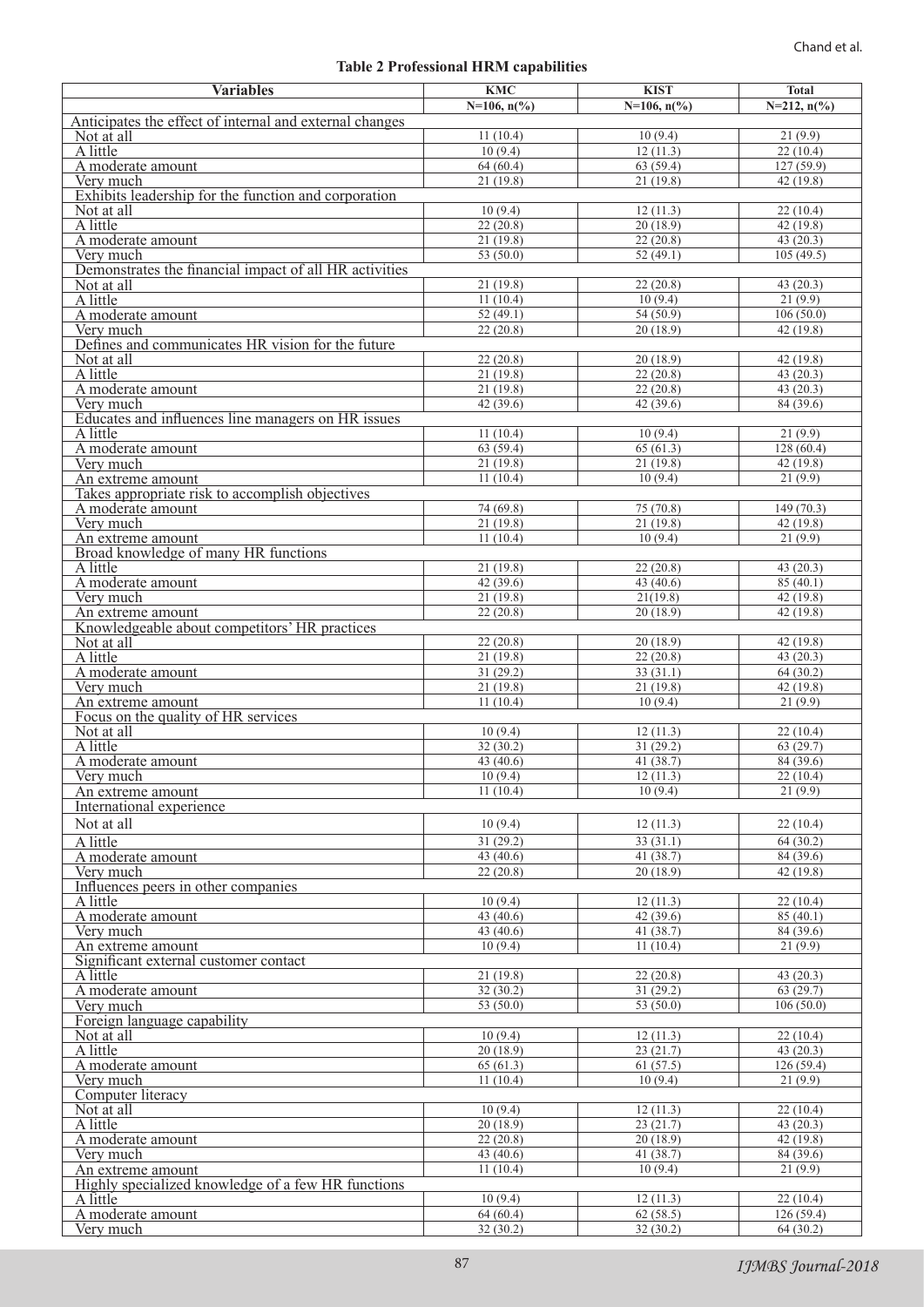#### **Strategic HRM Effectiveness**

Two fifth (39.6%) each respondents reported teamwork is very much for teamwork as well as a little which did not find different between hospitals. Regarding the workforce planning flexibility and deployment, 50% respondents stated that matter very much where as 39.6% reported a little attention. Half (50%) of respondents reported that workforce productivity and quality of output matter very much for strategic HIM effectiveness whereas 49.5% respondents reported management

and executive development matter a moderate amount in strategic effectiveness. Half of the respondents (49.5%) stated that success and development planning for managers are very much necessary. Half (50%) reported that advance issues identification in a moderate amount of necessities. More than one-third (39.6%) respondents stated that employee and managers communications are a moderate amount important for effective organization management. More than two-third respondents (69.8%) indicated work family program impact a moderate amount of impact (Table 3).

### **Table 3 Strategic HRM effectiveness**

| <b>Variables</b>                                 | <b>KMC</b>            | <b>KIST</b>           | <b>Total</b>              |  |
|--------------------------------------------------|-----------------------|-----------------------|---------------------------|--|
|                                                  | $N=106, n(^{0}/_{0})$ | $N=106, n(^{0}/_{0})$ | $N=212$ , $n\binom{0}{0}$ |  |
| Teamwork                                         |                       |                       |                           |  |
| A little                                         | 44 (41.5)             | 40 (37.7)             | 84 (39.6)                 |  |
| A moderate amount                                | 10(9.4)               | 12(11.3)              | 22(10.4)                  |  |
| Very much                                        | 42 (39.6)             | 42 (39.6)             | 84 (39.6)                 |  |
| An extreme amount                                | 10(9.4)               | 12(11.3)              | 22(10.4)                  |  |
| Employee participation and empowerment           |                       |                       |                           |  |
| A moderate amount                                | 31(29.2)              | 33(31.1)              | 64(30.2)                  |  |
| Very much                                        | 64(60.4)              | 63(59.4)              | 127 (59.9)                |  |
| An extreme amount                                | 11(10.4)              | 10(9.4)               | 21(9.9)                   |  |
| Workforce planning-flexibility and deployment    |                       |                       |                           |  |
| A little                                         | 43 (40.6)             | 41 (38.7)             | 84 (39.6)                 |  |
| A moderate amount                                | 10(9.4)               | 12(11.3)              | 22(10.4)                  |  |
| Very much                                        | 53 (50.0)             | 53 (50.0)             | 106(50.0)                 |  |
| Workforce productivity and quality of output     |                       |                       |                           |  |
| A little                                         | 22(20.8)              | 20(18.9)              | 42(19.8)                  |  |
| A moderate amount                                | 10(9.4)               | 12(11.3)              | 22(10.4)                  |  |
| Very much                                        | 53 (50.0)             | 53 (50.0)             | 106(50.0)                 |  |
| An extreme amount                                | 21(19.8)              | 21(19.8)              | 42 (19.8)                 |  |
| Management and executive development             |                       |                       |                           |  |
| A little                                         | 11(10.4)              | 10(9.4)               | 21(9.9)                   |  |
| A moderate amount                                | 53 (50.0)             | 52 $(49.1)$           | 105(49.5)                 |  |
| Very much                                        | 31(29.2)              | 34(32.1)              | 65 (30.7)                 |  |
| An extreme amount                                | 11(10.4)              | 10(9.4)               | 21(9.9)                   |  |
| Succession and development planning for managers |                       |                       |                           |  |
| A little                                         | 21 (19.8)             | 22(20.8)              | 43(20.3)                  |  |
| A moderate amount                                | 20(18.9)              | 23(21.7)              | 43(20.3)                  |  |
| Very much                                        | 54 (50.9)             | 51(48.1)              | 105(49.5)                 |  |
| An extreme amount                                | 11(10.4)              | 10(9.4)               | 21(9.9)                   |  |
| Advance issue identification/strategic studies   |                       |                       |                           |  |
| Not at all                                       | 11(10.4)              | 10(9.4)               | 21(9.9)                   |  |
| A little                                         | 21(19.8)              | 22(20.8)              | 43 (20.3)                 |  |
| A moderate amount                                | 52 $(49.1)$           | 54 (50.9)             | 106(50.0)                 |  |
| Very much                                        | 11 (10.4)             | 10(9.4)               | 21(9.9)                   |  |
| An extreme amount                                | 11(10.4)              | 10(9.4)               | 21(9.9)                   |  |
| Employee and manager communications              |                       |                       |                           |  |
| Not at all                                       | 11(10.4)              | 10(9.4)               | 21(9.9)                   |  |
| A little                                         | 21(19.8)              | 22(20.8)              | 43(20.3)                  |  |
| A moderate amount                                | 42(39.6)              | 42(39.6)              | 84 (39.6)                 |  |
| Very much                                        | 32                    | 32(30.2)              | 64(30.2)                  |  |
| Work/family programs'                            |                       |                       |                           |  |
| A little                                         | 11(10.4)              | 10(9.4)               | 21(9.9)                   |  |
| A moderate amount                                | 75 (70.8)             | 73 (68.9)             | 148(69.8)                 |  |
| Very much                                        | 20(18.9)              | 23(21.7)              | 43(20.3)                  |  |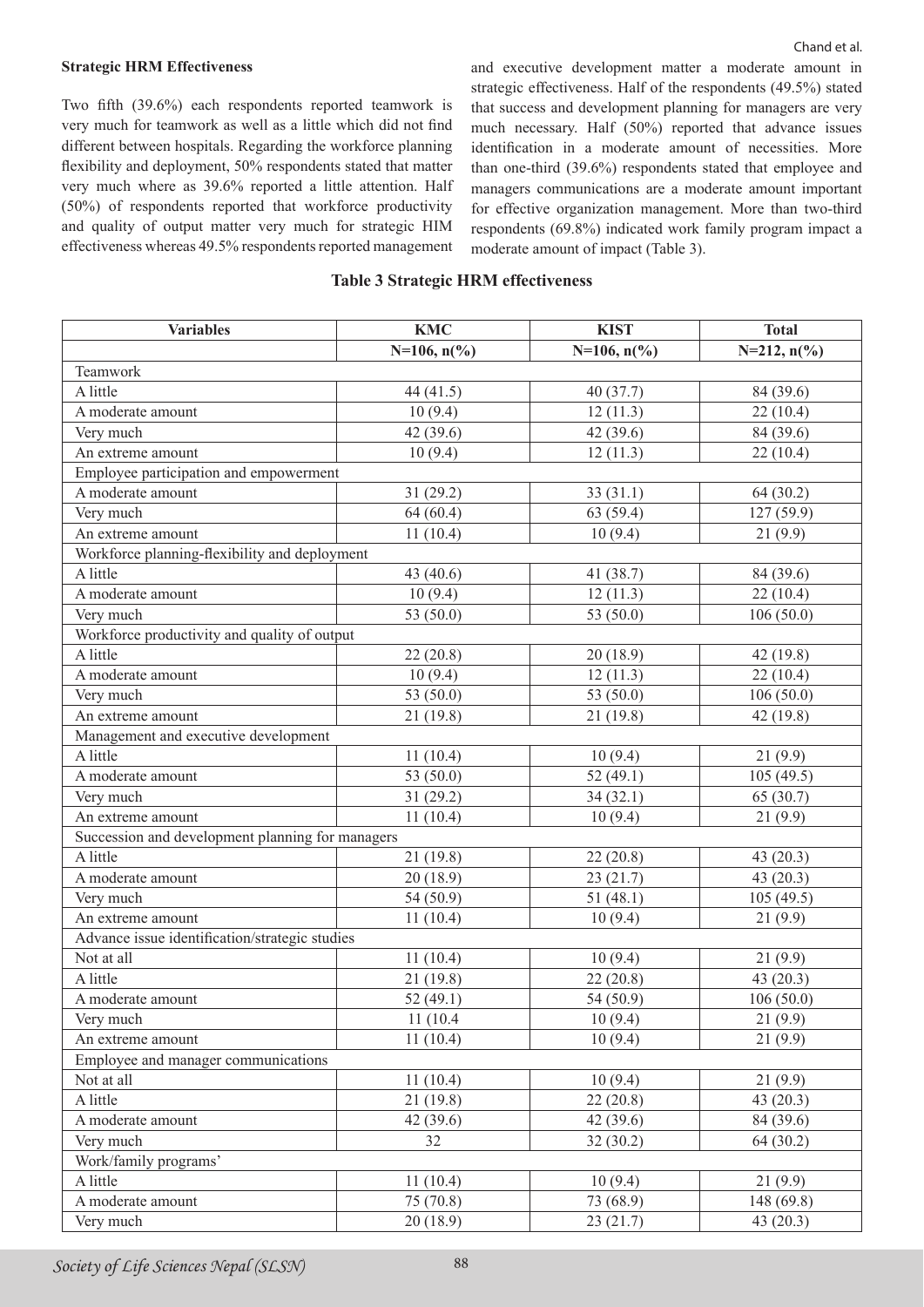#### **Technical HRM Effectiveness**

Half of (50%) respondents from both hospital stated it influences a moderate amount for hospital HRM effectiveness. Around half of the respondents (40.6%) responded that recruitment and training moderately impact in HRM effectiveness. Regarding the safety and health concern found a moderate amount (70.3%). Similarly, employ education and training found very much (39.6%) concerned and half of the (50.5%) respondents reported that retirement strategies a moderate amount for technical HRM effectiveness and 40.1% stated that social responsibility program moderate amount impact on HRM effectiveness. Similarly, 40.1% respondents stated that CEO for female and minorities influences HRM effectiveness very much whereas 40.1% respondents also reported that management of labour cost also impact moderate amount fooled by less than 10% an extreme amount on HRM effectiveness. Moreover, 40% respondents stated the selection testing and performance appraisal moderate amount impact on HRM effectiveness. Half of the respondents reported that human resource information system impact very much on HRM effectiveness (Table 4).

|  |  |  | <b>Table 4 Technical HRM effectiveness</b> |
|--|--|--|--------------------------------------------|
|--|--|--|--------------------------------------------|

| <b>Variables</b>                  | <b>KMC</b>            | <b>KIST</b>           | <b>Total</b>        |  |
|-----------------------------------|-----------------------|-----------------------|---------------------|--|
|                                   | $N=106, n(^{0}/_{0})$ | $N=106, n(^{0}/_{0})$ | $N=212, n(^{0}/_0)$ |  |
| Benefits and services             |                       |                       |                     |  |
| Not at all                        | 22(20.8)              | 20(18.9)              | 42(19.8)            |  |
| A little                          | 21 (19.8)             | 22(20.8)              | 43 (20.3)           |  |
| A moderate amount                 | 53 (50.0)             | 53 (50.0)             | 106(50.0)           |  |
| Very much                         | 10(9.4)               | 11(10.4)              | 21(9.9)             |  |
| Compensation                      |                       |                       |                     |  |
| A little                          | 30(28.3)              | 34(32.1)              | 64(30.2)            |  |
| A moderate amount                 | 54 (50.9)             | 52 (49.1)             | 106(50.0)           |  |
| Very much                         | 11(10.4)              | 10(9.4)               | 21(9.9)             |  |
| An extreme amount                 | 11(10.4)              | 10(9.4)               | 21(9.9)             |  |
| Recruiting and training           |                       |                       |                     |  |
| A little                          | 11(10.4)              | 10(9.4)               | 21(9.9)             |  |
| A moderate amount                 | 42(39.6)              | 44 (41.5)             | 86 (40.6)           |  |
| Very much                         | 43 (40.6)             | 41 (38.7)             | 84 (39.6)           |  |
| An extreme amount                 | 10(9.4)               | 11(10.4)              | 21(9.9)             |  |
| Safety and health                 |                       |                       |                     |  |
| A little                          | 33(31.1)              | 30(28.3)              | 63(29.7)            |  |
| A moderate amount                 | 73 (68.9)             | 76(71.7)              | 149(70.3)           |  |
| Employee education and training   |                       |                       |                     |  |
| A little                          | 31(29.2)              | 34(32.1)              | 65 (30.7)           |  |
| A moderate amount                 | 32(30.2)              | 31(29.2)              | 63(29.7)            |  |
| Very much                         | 43 (40.6)             | 41 (38.7)             | 84 (39.6)           |  |
| Retirement strategies             |                       |                       |                     |  |
| A little                          | 22(20.8)              | 20(18.9)              | 42(19.8)            |  |
| A moderate amount                 | 53 (50.0)             | 54 (50.9)             | 107(50.5)           |  |
| Very much                         | 21(19.8)              | 21 (19.8)             | 42(19.8)            |  |
| An extreme amount                 | 10(9.4)               | 11(10.4)              | 21(9.9)             |  |
| Employee/industrial relations     |                       |                       |                     |  |
| Not at all                        | 11(10.4)              | 10(9.4)               | 21(9.9)             |  |
| A little                          | 10(9.4)               | 12(11.3)              | 22(10.4)            |  |
| A moderate amount                 | 44 (41.5)             | 40 (37.7)             | 84 (39.6)           |  |
| Very much                         | 41 (38.7)             | 44(41.5)              | 85(40.1)            |  |
| Social responsibility programs    |                       |                       |                     |  |
| Not at all                        | 11(10.4)              | 10(9.4)               | 21(9.9)             |  |
| A little                          | 32(30.2)              | 32(30.2)              | 64(30.2)            |  |
| A moderate amount                 | 42(39.6)              | 43 (40.6)             | 85(40.1)            |  |
| Very much                         | 21(19.8)              | 21(19.8)              | 42(19.8)            |  |
| EEO for females, minorities, etc. |                       |                       |                     |  |
| A little                          | 32(30.2)              | 32(30.2)              | 64(30.2)            |  |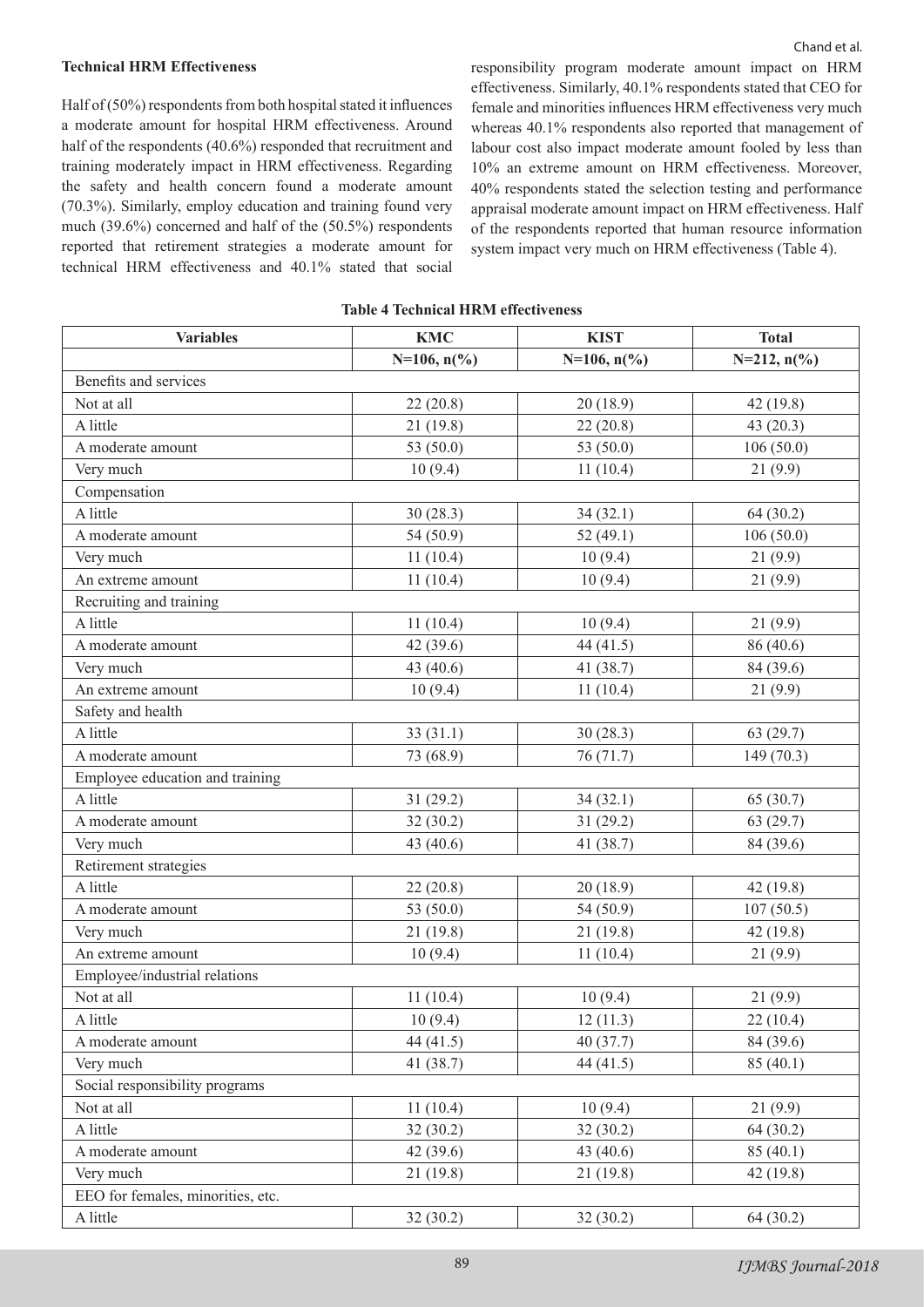| A moderate amount                  | 31(29.2)    | 32(30.2)  | 63(29.7)   |  |  |
|------------------------------------|-------------|-----------|------------|--|--|
| Very much                          | 43 $(40.6)$ | 42(39.6)  | 85(40.1)   |  |  |
| Management of labor costs          |             |           |            |  |  |
| Not at all                         | 11(10.4)    | 10(9.4)   | 21(9.9)    |  |  |
| A little                           | 22(20.8)    | 20(18.9)  | 42(19.8)   |  |  |
| A moderate amount                  | 42(39.6)    | 43(40.6)  | 85(40.1)   |  |  |
| Very much                          | 20(18.9)    | 23(21.7)  | 43(20.3)   |  |  |
| An extreme amount                  | 11(10.4)    | 10(9.4)   | 21(9.9)    |  |  |
| Selection testing                  |             |           |            |  |  |
| A little                           | 21(19.8)    | 22(20.8)  | 43(20.3)   |  |  |
| A moderate amount                  | 41 $(38.7)$ | 44(41.5)  | 85(40.1)   |  |  |
| Very much                          | 33(31.1)    | 30(28.3)  | 63(29.7)   |  |  |
| An extreme amount                  | 11(10.4)    | 10(9.4)   | 21(9.9)    |  |  |
| Performance appraisal              |             |           |            |  |  |
| Not at all                         | 11(10.4)    | 10(9.4)   | 21(9.9)    |  |  |
| A little                           | 32(30.2)    | 32(30.2)  | 64 (30.2)  |  |  |
| A moderate amount                  | 41(38.7)    | 44(41.5)  | 85 (40.1)  |  |  |
| Very much                          | 22(20.8)    | 20(18.9)  | 42(19.8)   |  |  |
| Human resource information systems |             |           |            |  |  |
| Not at all                         | 10(9.4)     | 12(11.3)  | 22(10.4)   |  |  |
| A little                           | 21(19.8)    | 21(19.8)  | 42(19.8)   |  |  |
| A moderate amount                  | 22(20.8)    | 20(18.9)  | 42 (19.8)w |  |  |
| Very much                          | 53 (50.0)   | 53 (50.0) | 106(50.0)  |  |  |

# **Business Related Capabilities**

Half of the respondents (50.0%) reported that experience in

HRM related business capabilities  $& 50\%$  reported that on very much influenced on career oriented business related capabilities (Table 5).

other key business areas influenced a moderate amount of

# **Table 5 Business related capabilities**

| <b>Variables</b>                       | <b>KMC</b>            | <b>KIST</b>     | <b>Total</b>              |  |  |
|----------------------------------------|-----------------------|-----------------|---------------------------|--|--|
|                                        | $N=106, n\frac{6}{6}$ | $N=106, n(\% )$ | $N=212$ , $n\binom{0}{0}$ |  |  |
| Experience in other key business areas |                       |                 |                           |  |  |
| Not at all                             | 11(10.4)              | 10(9.4)         | 21(9.9)                   |  |  |
| A little                               | 10(9.4)               | 11(10.4)        | 21(9.9)                   |  |  |
| A moderate amount                      | 53 $(50.0)$           | 53 (50.0)       | 106(50.0)                 |  |  |
| Very much                              | 32(30.2)              | 32(30.2)        | 64(30.2)                  |  |  |
| Line management experience             |                       |                 |                           |  |  |
| A little                               | 43 (40.6)             | 42(39.6)        | 85(40.1)                  |  |  |
| A moderate amount                      | 42(39.6)              | 42(39.6)        | 84 (39.6)                 |  |  |
| Very much                              | 21(19.8)              | 22(20.8)        | 43 $(20.3)$               |  |  |
| HR-career-oriented                     |                       |                 |                           |  |  |
| A little                               | 32(30.2)              | 32(30.2)        | 64(30.2)                  |  |  |
| A moderate amount                      | 11(10.4)              | 10(9.4)         | 21(9.9)                   |  |  |
| Very much                              | 52(49.1)              | 54 (50.9)       | 106(50.0)                 |  |  |
| An extreme amount                      | 11(10.4)              | 10(9.4)         | 21(9.9)                   |  |  |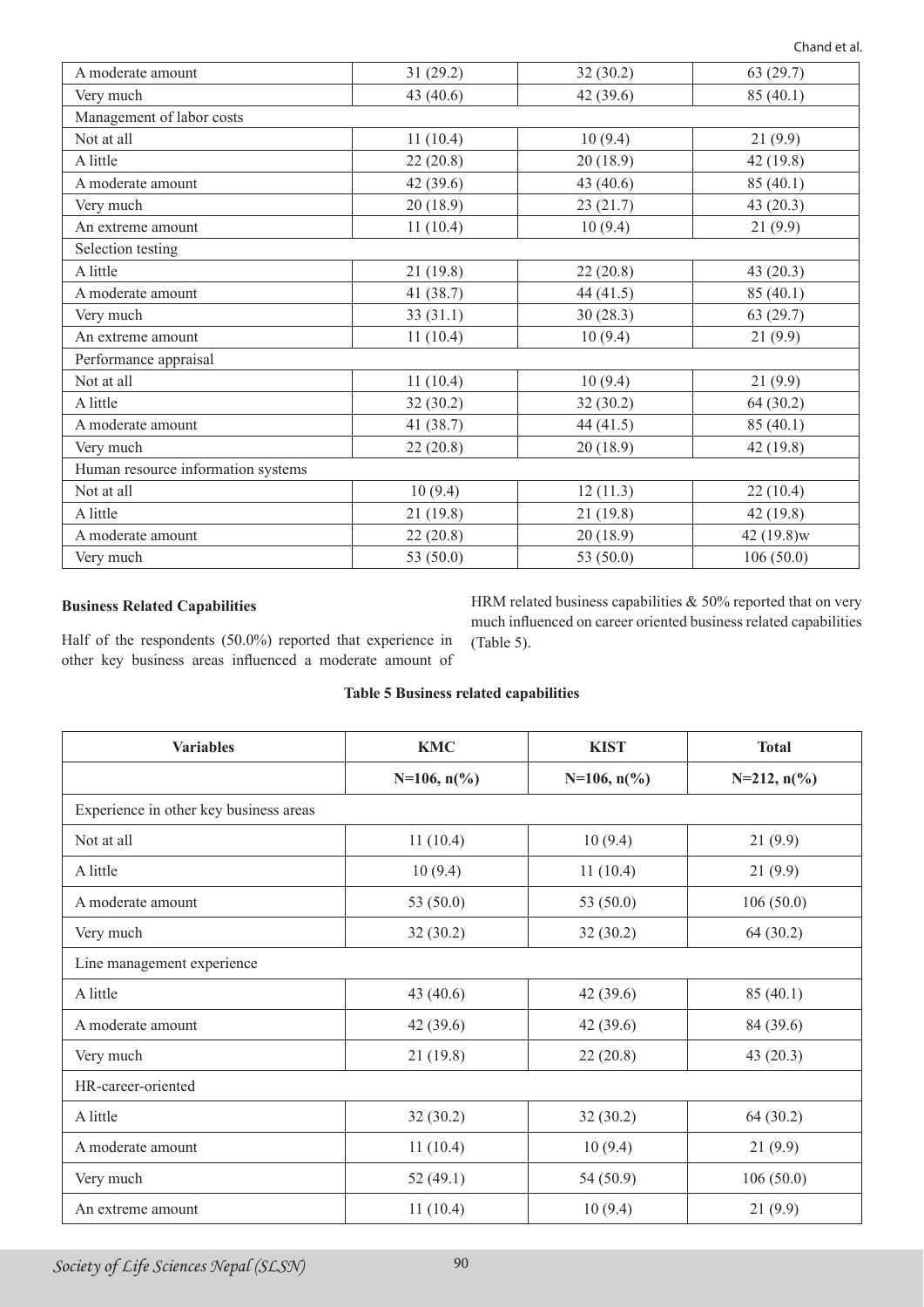### **DISCUSSION**

Human resource has now emerged as a strategic paradigm in which individual human resource function well in core activities. More than half of the respondents anticipated the effects of internal and external changes of human resources at hospital whereas around half reported that leadership exhibited very much of the function and cooperation of the hospital performance. Similarly, effective management of HRM is spirited for the success of organizations whereas almost half respondents moderately reported the financial impact of all HR activities. Hospital is a critical level of change in the health care system as it provides an overall climate and culture for change through its various decision-making systems, operating systems, and human resource practices<sup>[24, 25]</sup>.

One-fifth of respondents reported that broad knowledge of many HR function affects HRM capabilities and around one third of respondents agreed very much and an extreme amount on knowledgeable on practicing the HR competitors whereas both hospitals found similar level of response which similar findings were reported elsewhere [25]. More than half respondents stated that international experience matter for good HR practices where similar findings were stated in empirical research findings[21]. Half of the respondents were very much agreed that external consumer contact influence hospital HR practices. Studies on strategic HRM have highlighted the importance of internal structures (such as HRM systems) and HR practices on performance[26]. A study by Khatri et al; (2006) shows that hospitals that are more successful tend to have a HRM function that appears to be more strategic. Hospital showed only a modest understanding of competencies needed in managing HR function, which hampered its ability to identify competent HR managers and employees.[27].

Around half of respondents stated that computer literacy is very much and extreme amount matter for HR practice which did not see any difference between two hospitals. Technical HRM provides many valuable tools to manage, develop, and transform human resources into company value for ensuring organizational performance[28, 29]. Study finding shows that 59.4% respondents' reported that highly specialized knowledge of HR functions matter for effective HR functions. Similar findings was shown in elsewhere [24, 27, 28].

Hospital needs to manage their human resources effectively and efficiently to achieve the desired goals and objectives and translate it into better performance. One third of respondents were reported as moderate amount on employee participant and empowerment on strategic HRM effectiveness. Study shows that hospitals should appoint employees with skill and knowledge and make them to understand the state of affairs of their employment[30].Technical HRM does not moderate the relationship between strategic HRM and perceived organizational performance, but it does moderate HR strategy and human capital accumulation[29]. Half of the respondents reported that workforce productivity and quality of output matter very much for strategic HIM effectiveness whereas 49.5% respondents reported management and executive development matter a moderate amount in strategic effectiveness[30]. More than one-third respondents stated that employee and managers communications are a moderate amount important for effective organization management. Designing and implementing a set of internally consistent HRM policies and practices may ensure that an organization's human resources contribute to the achievement of its business objectives[29]. HRM are emerging as critical sources for sustaining an organization's competitive advantage and to achieve organizational performance, technical HRM and strategic HRM need to be pursued in a complementary manner. Finding shows that 40.6% responded that recruitment and training moderately impact in HRM effectiveness where KIST has also scored highest (41.5%) with compared to KMC. KMC hospital stated that employee education and training found very much concerned then KIST hospital[19].

The selection testing and performance appraisal moderate amount impact on HRM effectiveness. Half of the respondents reported that human resource information system impact very much on HRM effectiveness [29-32]. Hospital organization presents a number of unique human resources management challenges. Managing human resources is the real challenge of hospital managers and it was found that HRM practices positively impact organizational performance[33]. According to Ling and Nasurdin (2010) training had a direct relation with innovative product, innovative procedure, and innovative administration. Performance evaluation had an effect on administrative innovation. Eventually, Strategic human resource management had a direct effect on technology innovation and indirect through knowledge management[34].

### **CONCLUSION**

Policy for HRM in health care and hospital settings are needed to develop to cater a quality services. Effective HRM strategies are greatly needed to achieve better outcomes from and access to health care and hospital services in Nepal. Hospital authorities should work and improve the amenities of the hospitals include toilets, drinking water, and cleanliness, improve support service staffs' behaviors.

### **REFERENCES**

- 1. WHO: Global health workforce shortage to reach 12.9 million in coming decades. In.; 2013.
- 2. Organization WH: The world health report 2000: health systems: improving performance: World Health Organization; 2000.
- 3. Kane RA, Lum TY, Cutler LJ, Degenholtz HB, Yu TC: Resident Outcomes in Small□House Nursing Homes: A Longitudinal Evaluation of the Initial Green House Program. Journal of the American Geriatrics Society 2007, 55(6):832-839.
- 4. Beer M, Eisenstat RA, Foote N: High commitment high performance: How to build a resilient organization for sustained advantage: John Wiley & Sons; 2009.
- 5. Wright PM, McMahan GC: Exploring human capital: putting 'human'back into strategic human resource management. Human Resource Management Journal 2011, 21(2):93-104.